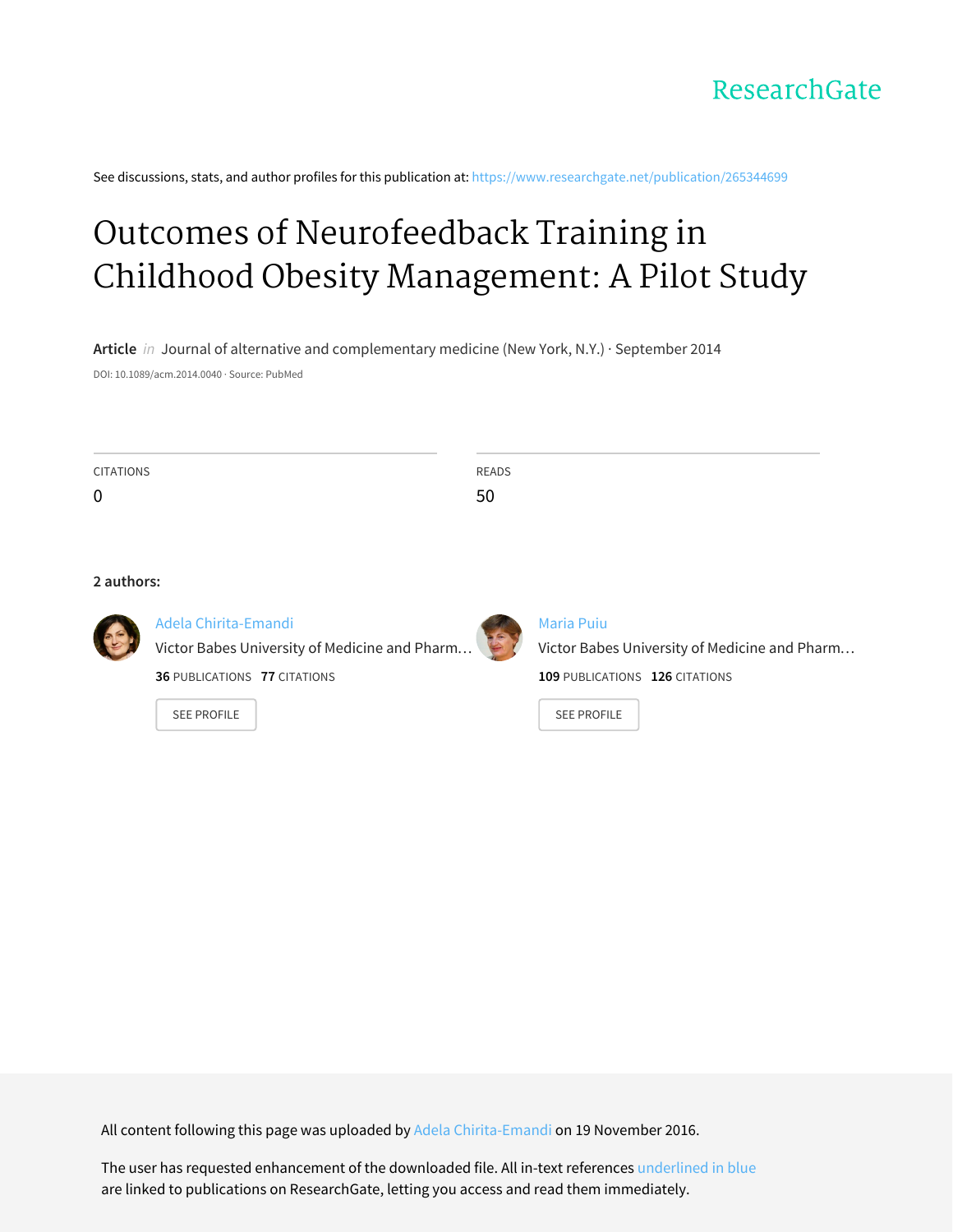# Outcomes of Neurofeedback Training in Childhood Obesity Management: A Pilot Study

Adela Chirita-Emandi, MD, PhD $1,2$  and Maria Puiu, MD, PhD $1,2$ 

# Abstract

This pilot study sought to evaluate the neurofeedback training outcomes in childhood obesity management. The study involved 34 overweight and obese children, age 6–18 years (12 patients in the intervention group, 22 in the control group). Complete assessment of children was done before the intervention and 3 and 6 months after the intervention; eating behavior and quality-of-life questionnaires were assessed at study start and 6 months after. All children received classic lifestyle recommendations for weight management, while the intervention group also had 20 neurofeedback sessions (infra–low-frequency training). The neurofeedback intervention was associated with less weight loss compared with classic weight management. The mean change in body–mass index standard deviation score at 3 months was  $-0.29$  for the intervention group and  $-0.36$  for the control group ( $p=0.337$ ); after 6 months, the changes were  $-0.30$  and  $-0.56$ , respectively ( $p=0.035$ ). Quality of life improved similarly for both groups. Subjective outcomes reported by patients in the intervention were less snacking, improved satiety, enhanced attention capacity, ameliorated hyperactivity, and better sleep patterns. Larger studies, with training methods involving both the left and right cortices, should further clarify the role of neurofeedback training in obesity management.

# Introduction

CHILDHOOD OBESITY HAS REACHED "epidemic" propor-<br>tions worldwide.<sup>1</sup> Current treatment has had limited results.<sup>2</sup> Alternative therapies are needed in addition to the classic lifestyle recommendations. For many obese children, body dissatisfaction, the physical discomfort of obesity, and social stigma may trigger or exacerbate depression, guilt, anxiety, and feelings of low self esteem.<sup>3</sup> Consequences of these psychological stresses may increase energy intake and/ or reduce physical activity. Appropriate management of these conditions could break this vicious cycle.

Neurofeedback is a biofeedback technique with proven results in attention-deficit/hyperactivity disorder and autism spectrum disorders.<sup>4–6</sup> In addition, recently, studies using neurofeedback training showed improvements in the treatment of other disorders, such as depression and addiction.<sup>7–10</sup> Neurofeedback uses electroencephalography to give patients real-time information about their brainwaves, thus teaching them how to alter their brainwave activity. Electrodes are attached to the scalp and selected frequency components are displayed for the patient through a user interface, such as a

video game. The purpose is to provide real-time information to the central nervous system in order to train it to produce patterns of brain activity, to voluntarily adjust the brain waves, and achieve psychological comfort.

The prefrontal cortex is known to be critically involved in broad aspects of executive behavioral control.<sup>11</sup> Several studies have implicated the prefrontal cortex in eating behavior by showing increased prefrontal activation during observation of food stimuli, $12,13$  and another showed left prefrontal activation during meal taste perception using functional magnetic resonance imaging.14 Volkow and colleagues showed different patterns of prefrontal metabolic activity in obese patients by using positron emission tomography.<sup>15,16</sup> They found associations between striatal dopamine D2 receptors and prefrontal cortex metabolism in obese patients, suggesting that decreases in striatal D2 receptors may contribute to overeating via striatal prefrontal pathways, which participate in inhibitory control and salience attribution. The authors suggest that this association between striatal D2 receptors and metabolism in somatosensory cortices (regions processing palatability) could underlie one of the mechanisms through which dopamine regulates the reinforcing properties of food.<sup>16</sup>

<sup>&</sup>lt;sup>1</sup>Genetics Department, University of Medicine and Pharmacy "Victor Babes" Timisoara, Romania. 2 Pediatrics Department, Emergency Hospital for Children ''Louis Turcanu'' Timisoara, Romania.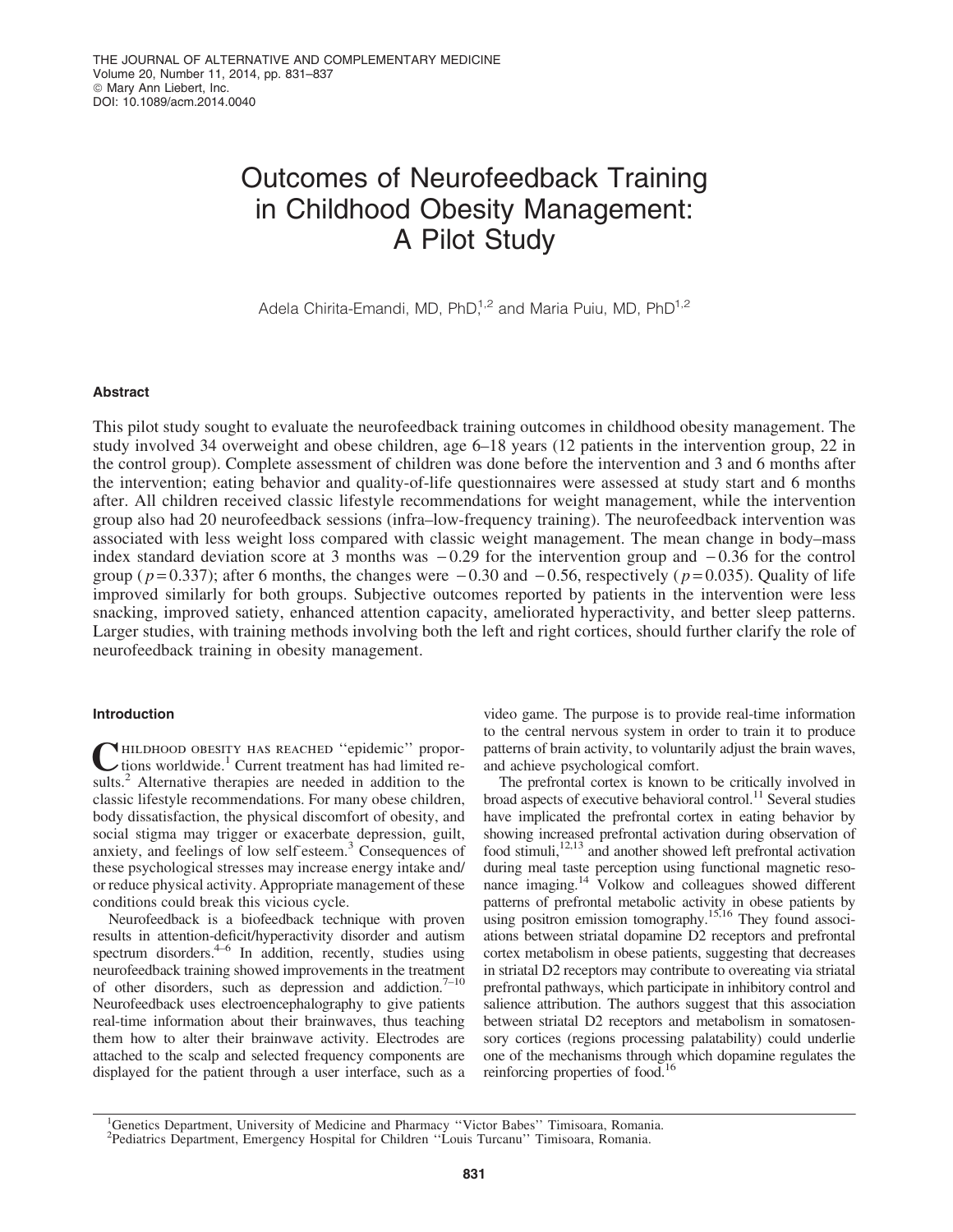In addition, some studies have suggested that childhood obesity is associated with a decreased ability to modulate cognitive control by the prefrontal cortex and anterior cingulate cortex, which supports action monitoring.<sup>17,18</sup>

The hypothesis for the current study was that targeting neurofeedback to train the prefrontal cortex could improve eating behavior.

Neurofeedback training can influence appetite regulation, anxiety, and depression, which results in comfort eating and a compulsion surrounding food.<sup> $7-9$ </sup> If attention to these factors is combined with improved lifestyle behaviors, recovery may be substantially improved. At the time of this writing, no studies have confirmed that neurofeedback training is useful in the treatment of obesity. Therefore, this pilot study aimed to evaluate outcomes of neurofeedback training in management of childhood obesity.

# Materials and Methods

### **Patients**

Between January 2011 and July 2012, 34 overweight and obese children and adolescents, aged 6 to 18 years (12 children in the intervention group, 22 controls), were referred to our hospital for obesity management and integrated in the study. Inclusion criteria were (1) residency in the city of the study institution (to enable easy access to sessions); (2) body–mass index (BMI) > 85th percentile for age and sex according to the 2000 Centers for Disease Control and Prevention U.S. growth references,  $^{19}$  and (3) a prior medical assessment to screen for obesity-related complications (such as insulin resistance with the Homeostasis Model Assessment index, impaired glucose tolerance, and hepatic steatosis). Exclusion criteria were monogenic obesity, long-term treatment with medication known to influence weight, and diagnosed eating disorders.

#### Assessment

Anthropometric measurements (weight, height) were recorded with correctly calibrated measuring tools at the beginning of the program and at 3 and 6 months. The child was considered to be overweight if the BMI was above the 85th percentile for age and sex; the child was considered to be obese if the BMI was above the 95th percentile for age and sex (Centers for Disease Control and Prevention growth references).<sup>19</sup> Pubertal stage was evaluated by Tanner criteria. Complete history and demographic data of the participants were documented. At the beginning of the study and after 6 months, children and parents completed validated questionnaires inquiring about eating behavior and quality of life: the Three Factor Eating Questionnaire<sup>20,21</sup> and the KINDL quality-of-life questionnaire, diseasespecific obesity module.<sup>22</sup> The Three Factor Eating Questionnaire is an 18-item questionnaire scored on a 4-point Likert-type scale. It assesses eating patterns in children across three separate factors: cognitive restraint, uncontrolled eating, and emotional eating. The revised German  $KINDL<sup>R</sup>$  quality-of-life questionnaire in overweight and obese youths includes 12 items in six domains: physical well-being, emotional well-being, self-esteem, family, friends, and functional aspects. Items are scored on a 5 point Likert-type scale.

Twenty-two patients were included to the control group. They received lifestyle behavior recommendations and were reassessed at follow-up after 3 and 6 moths.

#### Behavioral recommendations

All children in the intervention and control groups received lifestyle behavior recommendations from a single counselor, in accordance with the Expert Committee Recommendations Regarding the Prevention, Assessment, and Treatment of Child and Adolescent Overweight and Obesity.<sup>23</sup>

# Neurofeedback training

The 12 patients in the intervention group had 20 individual neurofeedback sessions held during a maximum period of 14 weeks (10-week period in most cases). The sessions consisted of approximately 30 minutes of infra– low-frequency neurofeedback training.<sup>24</sup> NeuroAmp 1101 equipment was used (AD Instruments, Oxford, United Kingdom). The computer system used for clinical neurofeedback was Cygnet1<sup>®</sup> neurofeedback software (EEG Info, Singen, Germany) integrated with Somatic Vision (Encinitas, CA) videogames and run by means of a Windows (XP or Vista; Microsoft Corp., Redmond, WA) operating system using standard personal computer desktops and highresolution monitors. Feedback was provided through videogames (Dual Drive Extreme, Inner Tube, and Advanced Media Player; Somatic Vision). Electrodes were applied after scalp preparation (NuPrep; Weaver and Co., Aurora, CO) using standard electrode paste (Ten20 Conductive; Weaver and Co.) to secure three sintered silver/silver chloride scalp electrodes at the eft prefrontal (frontopolar Fp1), left temporal (temporal T3), and Fpz (a vertex prefrontal scalp electrode placement) locations as ''ground'' electrode. The Fp1-T3 bipolar recording was used under the theory that enhanced cognitive control would be promoted. The present protocol differs from the Othmer method in its exclusive focus on prefrontal placement. This choice was made to limit variables and have a standardized protocol.

The baseline performance test consisted of symptom profiles, which were reviewed further at each session. The optimal reinforcement frequency<sup>25</sup> was determined for the individual during neurofeedback session based on subjective reporting by the patient and/ or observer ratings of behavioral alertness. When high-arousal symptoms (eye discomfort, fatigue) were shown, the operator decreased the frequency; if low-arousal symptoms (sleepiness, lethargy) emerged, the frequencies were increased slowly. If the patients was more calm and alert, the frequency was decreased. Infra-low rewards frequencies that started from 0.5 Hz were further optimized during several sessions, and most cases stabilized at 0.0005 Hz.

# Statistical analysis

BMI standard deviation score (BMI-SDS) was calculated by the following formula: (measured BMI value – average value in the reference population SD in the reference population). For calculating SDS for each child LMS growth, a Microsoft Excel add-in, was used.<sup>26</sup> Questionnaire results were interpreted in percentages from maximum score. Behavior questionnaires results were interpreted as percentages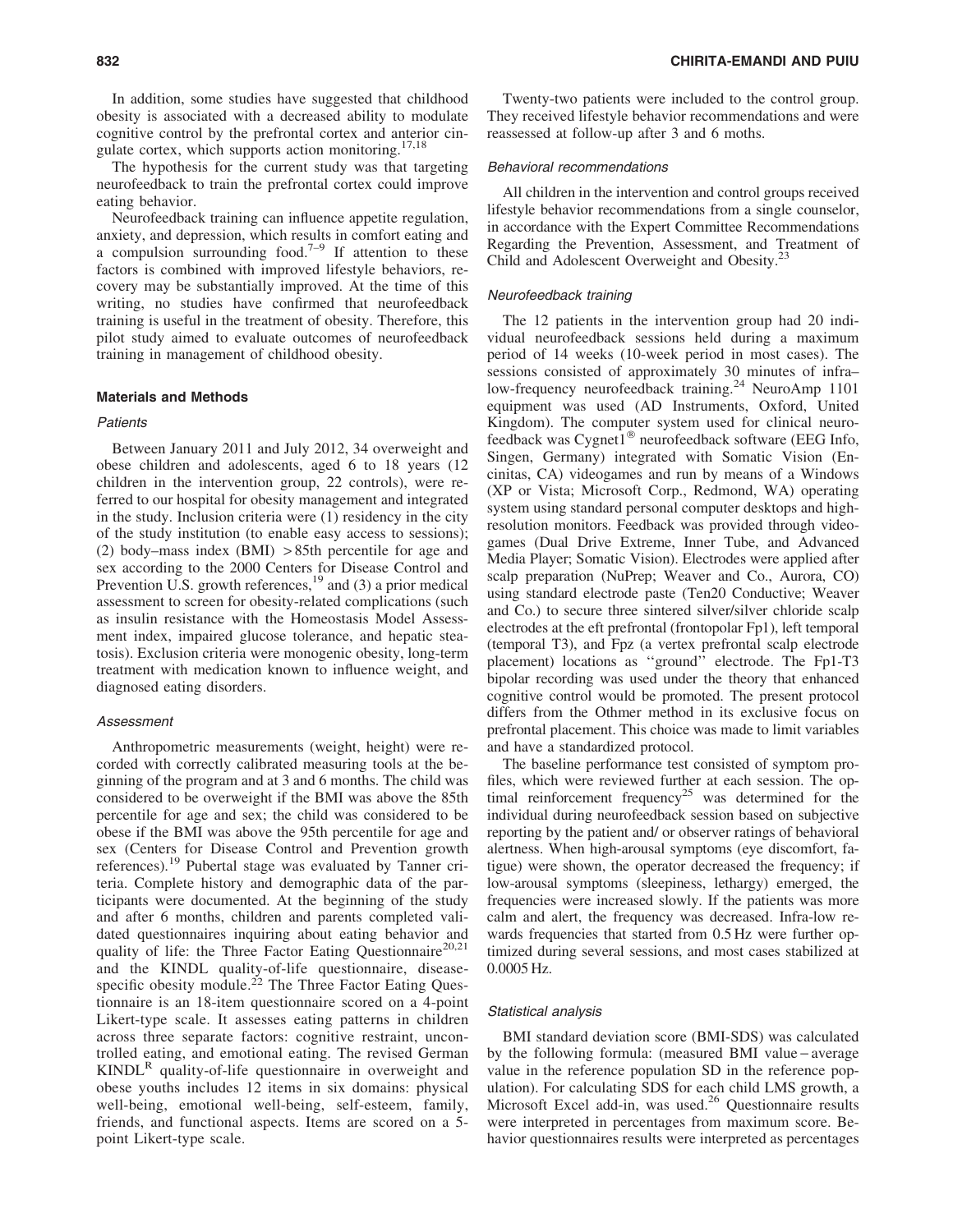|                                               | Intervention group $(n=12)$ |               | Control group $(n=22)$ |               |         |
|-----------------------------------------------|-----------------------------|---------------|------------------------|---------------|---------|
| Parameter                                     | Range                       | Median (mean) | Range                  | Median (mean) | p-Value |
| Age                                           | $6.2 - 17.6$                | 11.1(11.2)    | $6.1 - 18.6$           | 10.3(10.9)    | 0.800   |
| BMI $(kg/m^2)$                                | $22.5 - 38$                 | 26.3(27.5)    | 19.4–41                | 27.7(28.1)    | 0.737   |
| BMI-SDS at beginning                          | $2.1 - 3.6$                 | 2.68(2.79)    | $1.6 - 6.1$            | 2.85(2.76)    | 0.893   |
| BMI-SDS at 3 months                           | $1.8 - 3.4$                 | 2.36(2.5)     | $1.3 - 5.7$            | 2.41(2.39)    | 0.611   |
| BMI-SDS at 6 months                           | $1.6 - 3.6$                 | 2.33(2.48)    | $0.8 - 5.5$            | 2.39(2.2)     | 0.268   |
| Quality of life impairment at baseline $(\%)$ | $30.7 - 78.7$               | 41.3 (47.3)   | $33.2 - 78.7$          | 50.7 (52.4)%  | 0.412   |
| Improved quality of life after 6 mo $(\%)$    | $4 - 17.3$                  | 9.3(9.3)      | $0 - 17.3$             | $9.3(8.5)\%$  | 0.620   |
| Men/women $(\% )$                             | 42/58                       |               | 50/50                  |               |         |
| Prepubertal/pubertal $(\%)$                   | 36/64                       |               | 36/64                  |               |         |
| Obese/overweight $(\%)$                       |                             | 81.8/18.2     |                        | 85.8/14.2     |         |

Table 1. Descriptive Statistics for Intervention and Control Group

BMI, body–mass index; BMI-SDS, BMI standard deviation score.

from 0% to 100% representing best to worst behavior; for the quality-of life questionnaire, 0% to 100% represented good to poor quality of life.

Statistical data were analyzed with SPSS softs for Window, version 17, for Windows (SPSS, Inc., Chicago, IL). Descriptive statistics were run on all the variables and presented as percentages, means, and SDs. To test homogeneity of variances, the Levene test of homogeneity of variance was used. Statistical significance between continuous variables was assessed using the paired *T*-test, with  $p < 0.05$  considered to represent statistically significant differences. Binary logistic regression was used to obtain odds ratio; for correlations, the Pearson coefficient (rho) was used.

# Ethical considerations

The hospital's Ethics Committee approved the study. Upon admission to the program, each parent signed an inform consent form in accordance with the Declaration of Helsinki. Patients were informed about the neurofeedback technique and that this technique is hypothesized to help them better cope with the lifestyle changes they have to make in order to lose weight. Patients were also informed that they could redraw from the study any time they wanted, without this ever affecting future medical services.

# **Results**

Four adolescents and one preadolescent patient were excluded from the intervention group who did not complete the 20 neurofeedback sessions because of various reasons (they did not observe the results they had expected, the patient or parent lost interest, and the parent did not fully understood the neurofeedback technique and feared that the child would be harmed). One child in the control group could not be contacted for reassessment and thus was excluded. Two other children in the control group were excluded because they were younger than 6 years of age and severely obese (BMI SDS > 5). Dropout rates at 6 months were 29.4% for the intervention group 4% for the control group. The final groups consisted of 12 children in the intervention group and 22 in the control group.

The intervention and the control group are descriptively presented in Tables 1 and 2. Range and means for age, BMI, and BMI SDS and percentages in quality-of-life improvement for both groups are shown in Table 1, along with ratios of sex proportions, obesity prevalence, and prepubertal versus pubertal percentages.

Table 2 presents the most common motivations for addressing the medical practitioner. Those seen most frequently were obesity-related complications (from patient history) and associated disorders; the most common pattern of familial history was parental obesity.

Mean change in BMI-SDS at 3 months was  $-0.29$  for the intervention group and  $-0.36$  for the control group ( $p =$ 0.337). However, mean BMI-SDS change at 6 months was  $-0.30$  for the intervention group and  $-0.56$  for the control group ( $p = 0.035$ ). Figure 1A (box-and-whisker plot) presents

TABLE 2. FREQUENCY OF MOTIFS FOR PRESENTATION, Family History, and Obesity-Related Complications in the Intervention and Control Groups

|                                   |      | group $(\% )$ group $(\% )$ |
|-----------------------------------|------|-----------------------------|
| Motivation for presentation       |      |                             |
| Parent concern                    | 66.6 | 54.5                        |
| Aesthetic concern                 | 33.3 | 36.3                        |
| Referred                          | ∩    | 9                           |
| <b>Family history</b>             |      |                             |
| Both parents obese/overweight     | 33.3 | 18.2                        |
| Father obese/overweight           | 25   | 9                           |
| Mother obese/overweight           | 16.6 | 40.9                        |
| Both parents normal weight        | 25   | 31.8                        |
| Complication/associated disorders |      |                             |
| Orthopedic problems               | 50   | 59                          |
| Elevated blood pressure           | 16.6 | 13.6                        |
| Impaired glucose tolerance        | 8.3  | 27.2                        |
| Insulin resistance                | 8.3  | 9                           |
| Rebound obesity (yo-yo effect)    | 0    | 4.5                         |
| Polycystic ovaries                | 8.3  | 9                           |
| Attention deficit                 | 8.3  | 4.5                         |
| None                              | 25   | 18.2                        |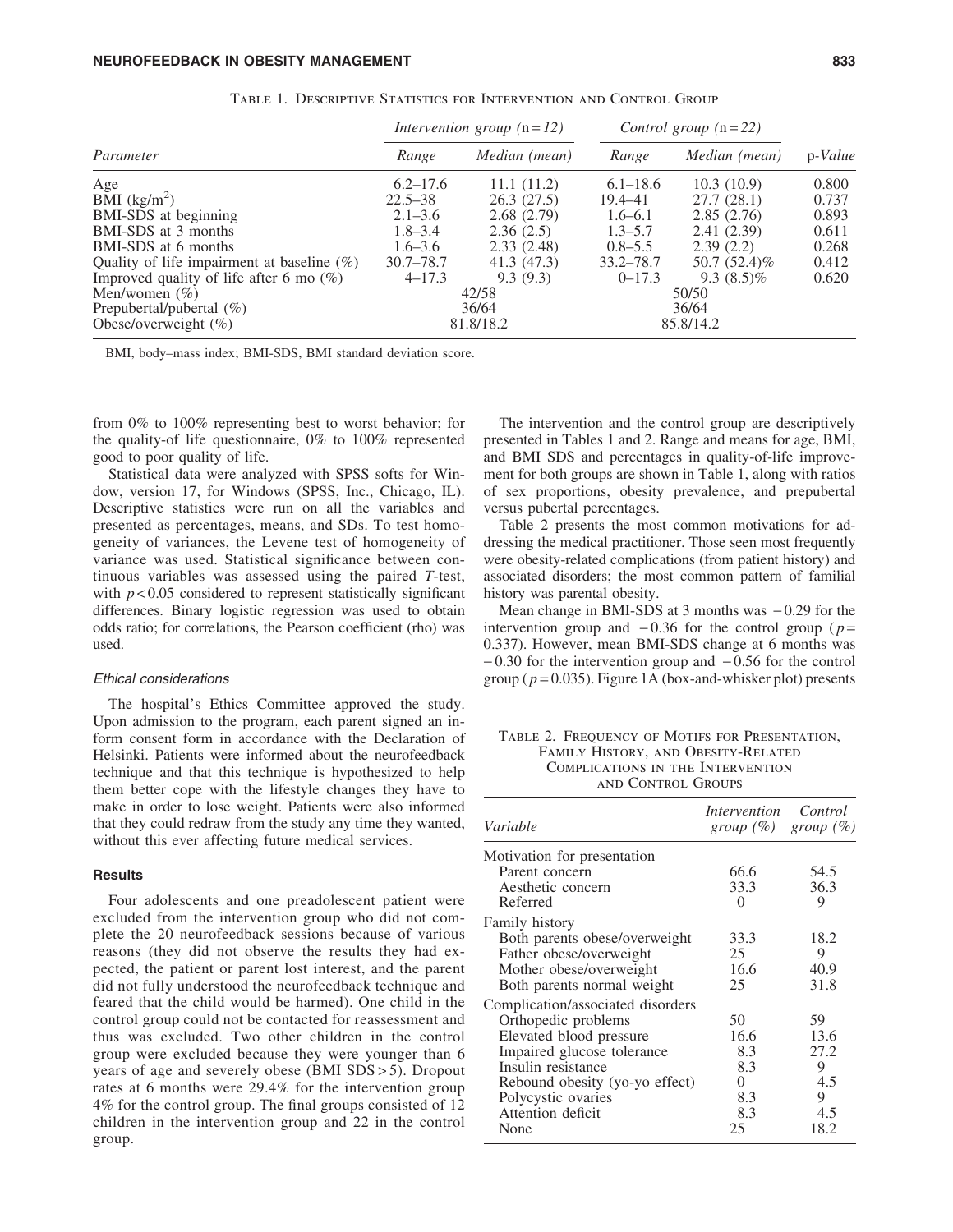

FIG. 1. Body–mass index standard deviation score (BMI-SDS) (A) and BMI-SDS reduction (B) in intervention and control groups, at baseline (before intervention), at 3 and after 6 months follow-up. In these box-and-whisker plots, the bottom and top of the box are the first and third quartiles, and the band inside the box is the median. The ends of the whiskers are the minimum and maximum of all of the data. The *white circles* are the outliers.

BMI-SDS for both groups at baseline and 3 and 6 months; Figure 1B. shows the BMI SDS reduction at 3 months and 6 months. Three children in the control group had achieved a reduction in BMI SDS above 1 SD at 6 months compared with none in the intervention group.

Questionnaire results are presented in Table 3 as differences in scores, initially and after 6 months, with mean score in percentages (SD), and *p-*value to test statistically significant differences between intervention and control participants. Results from the KINDL quality-of-life questionnaire showed similar improvements (decrease) in score after 6 months for both groups. Improvements in quality of life were, as reported by patients and parents, associated

Table 3. Questionnaire Results: Differences in Scores Between Baseline and 6 Months

| <i><u><b>Ouestionnaire</b></u></i> | Intervention<br>(%)         | Control<br>(%) | p-Value |
|------------------------------------|-----------------------------|----------------|---------|
| $KINDLR$ quality<br>of life        | 9.33(4.33)                  | 8.41 (4.42)    | 0.573   |
| TFEQ uncontrolled<br>eating factor | 9.07(1.79)                  | 6.96(4.48)     | 0.057   |
| TFEQ cognitive<br>restraint factor | $-3.03(3.77)$ $-7.13(5.91)$ |                | 0.020   |
| TFEQ emotional<br>eating factor    | 6.05(14.94)                 | 4.88 (15.52)   | 0.834   |

Values are presented as mean score (standard deviation).<br>KINDL<sup>R</sup>, German generic quality of life instrument for children; TFEQ, Three Factor Eating Questionnaire.

with higher physical effort tolerance, less fatigue, less occurrence of heart palpitations, and ameliorated body selfperception. The Three Factor Eating Questionnaire revealed differences between groups as follows: The uncontrolled eating factor was statistically significantly improved after 6 months in intervention group. Cognitive restraint was significantly more increased in the control group. Emotional eating improved in both groups.

BMI-SDS reduction at 6 months, in both groups, was strongly and significantly correlated with BMI-SDS reduction at 3 months  $(r=0.77; p=0.000)$  and with quality-of-life improvement  $(r=0.56; p=0.001)$ . In the intervention group, BMI-SDS reduction at 6 months was significantly correlated with cognitive restraint increase  $(r = -0.36; p = 0.036)$ .

Subjective outcomes reported by patients (or parents) in the intervention group were less snacking (75%), improved satiety (41.6%), enhanced attention capacity in school, homework, and sport activities (33.3%), ameliorated hyperactivity (33.3%), and better sleep patterns (16.6%). However, at 6 months patients (or parents) reported a slowly fading effect of the benefits obtained through training.

Regarding adverse effects or disturbances that could be attributed to neurofeedback training, one adolescent girl presented cephalgia during two consecutive sessions, which disappeared by the end of the session. No other concerns during or after the sessions, such as sleep alterations, agitation, or drowsiness, were noted by patients or parents. Preadolescent patients were very attracted to and interested in sessions and were keen on returning to the training, whereas adolescents did not show the same interest. At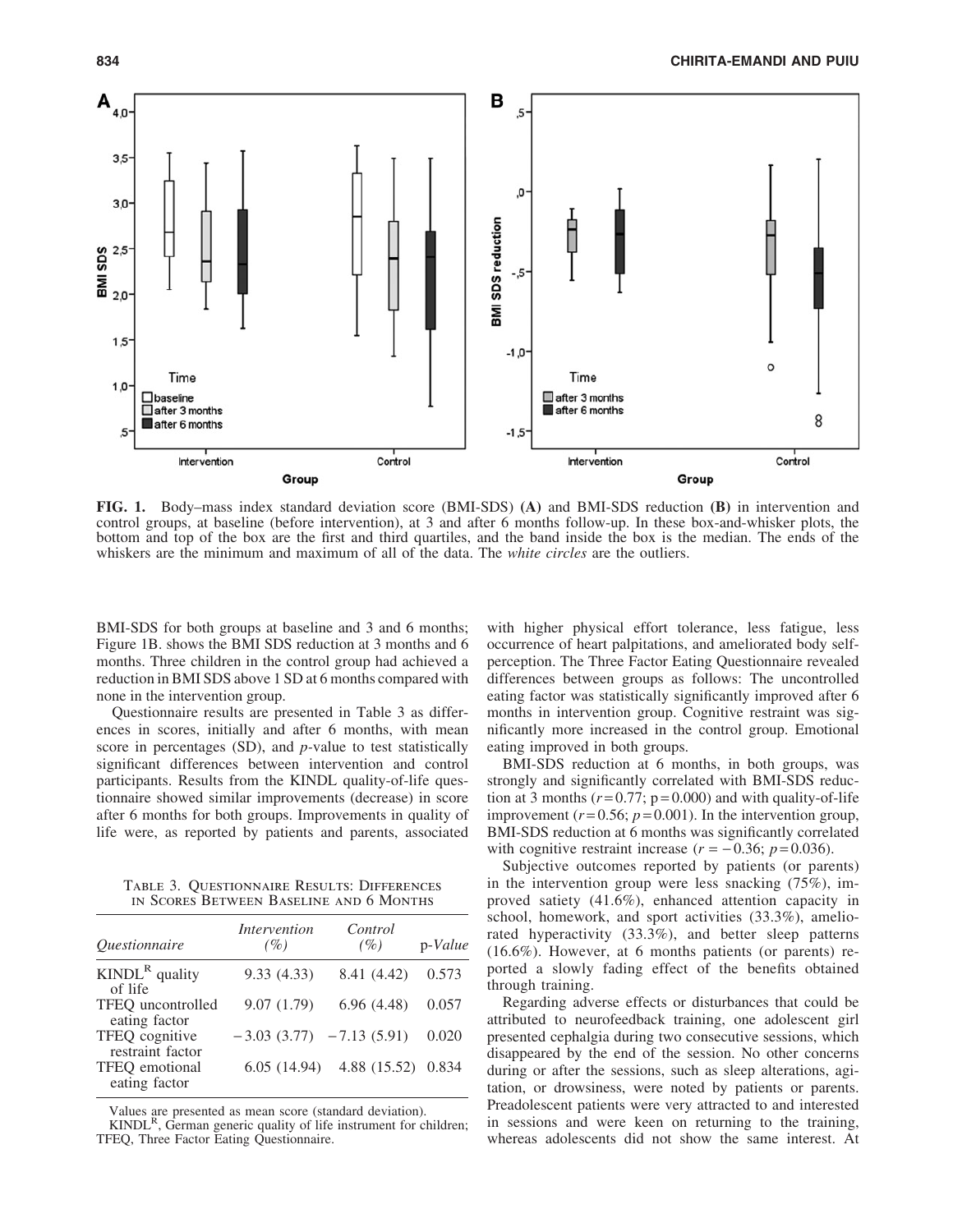#### NEUROFEEDBACK IN OBESITY MANAGEMENT **And the CONTROLL CONTROL** 835

6-month follow-up, 16% of participants asked for the possibility of continuing the neurofeedback sessions.

# **Discussion**

The descriptive statistics show similar distributions with regard to age, sex, and pubertal distribution; BMI at baseline; and BMI-SDS at baseline in the intervention and control groups.

The main outcome of the study, BMI-SDS reduction after 6 months, was significantly higher in the control group than the intervention group. These findings contradicted the hypothesis of the study: that neurofeedback training alongside classic lifestyle recommendations would produce greater sustainable weight loss over time. Regarding the clinical significance of BMI-SDS, several studies found that a reduction of > 0.5 improved cardiovascular risk factors and intima-media thickness as an early marker of atherosclerosis.27–29 In the current study, 47.8% of controls reached BMI-SDS reduction  $> 0.5$ , while 18.1% of participants in the intervention group achieved BMI-SDS reduction  $> 0.5$ at 6 months. Because this is a small study, the fact that 3 of 22 children in the control group, compared with none in the intervention group, had achieved a BMI SDS reduction above 1 SD at 6 months, had strongly influenced the results for the group as a whole. No commonalities were identified in these 3 children.

Longer periods of follow-up may be needed to perceive a better pattern for weight loss sustainability.<sup>27</sup> Studies inquiring about treatment outcomes in childhood obesity have shown substantial short-term benefits as well as some evidence for long-term maintenance of the treatment effects. The most successful programs adopt a multidimensional approach, but most pediatric obesity interventions are marked by small changes in relative weight and substantial relapse.<sup>30,31</sup> Despite encouraging results in the short term, treatment for obesity in adults and children is typically followed by weight regain.<sup>2,32</sup>

The intervention group had higher dropout rates compared with controls. This was probably a result of different follow-up frequencies, considering that the intervention group had to come to the hospital 23 times during the study period compared with 3 times in the control group. Nonetheless, adherence was an important issue for the intervention group. Depending on the intervention, other studies on weight management have reported high attrition rates in both children and adults, ranging from  $27\%$  to  $73\%$ .<sup>32–35</sup>

Questionnaire results in our study showed similar improvements in quality-of-life score in the intervention and control groups, although the controls had greater weight losses and there was a strong correlation between weight loss and quality of life. Improved quality of life could be attributed to neurofeedback training. The study considered the possibility that the patients in the intervention relied too much on the neurofeedback training to ''magically'' make them lose weight and thus they made less effort to alter their lifestyle, but this supposition could not be verified.

Regarding neurofeedback training method, an alternative protocol that involves both left and right cortices could bring superior benefits that need to be further assessed.<sup>11</sup> Another method to optimize the procedure is to start the neurofeedback training at the bottom of the

frequency range (where most of them optimized) in order to facilitate the ability of trainees to be better aware of their state shifts there, which further might ease the optimization procedure.<sup>24</sup>

The Expert Committee coordinated by Barlow<sup>23</sup> concluded that treatment outcomes should include the establishment of permanent healthy lifestyle habits as a good outcome, regardless of weight change, because of the longterm health benefits of these behaviors. Equally important are the improvements in the associated medical conditions. In general, decreasing BMI to a value below the 85th percentile is a desirable outcome. A possible issue for concern is that rapid weight loss (as in the control group) usually implies extraordinary efforts in diet and exercise, efforts that could be unhealthy and that probably cannot be maintained as permanent behaviors. In addition, rapid weight loss may prompt liver fibrosis as an entity in nonalcoholic fatty liver disease, which is associated with obesity, diabetes, insulin resistance, and hypertriglyceridemia. Currently, the best therapy for nonalcoholic fatty liver disease is slow, progressive weight loss through dietary modification and exercise.<sup>36</sup> Roles of degree of weight loss, method of weight loss, distribution of fat reduction, and other variables<sup>37</sup> can influence long-term health outcome, and prolonged followup is needed for assessing these aspects, underlining the need for further studies.

Metabolic markers such as insulin resistance, glucose tolerance, degree of nonalcoholic fatty liver disease, and lipid profiles could provide important information on the effect of weight loss, but the current study did not assessed these markers after the intervention.

One limitation of the study is the small number of patients, which led to diminished statistical significance; however, this is a pilot study, the first to document the neurofeedback outcomes in childhood obesity management.

Multiple factors influence both weight gain and weight loss. Several were considered (see inclusion and exclusion criteria, Tables 1 and 2); however, other factors not accounted for could be socioeconomic status, education status of parents, parent commitment, degree of motivation to alter behavior, school and familial environment, genetics, birth weight, and psychological factors.<sup>38-40</sup> In addition, method and operator expertise could affect neurofeedback training outcome.

A direction for future studies could also be targeted neurofeedback training intervention for patients diagnosed with eating disorders, for which behavior training with neurofeedback will likely have a bigger effect.

# **Conclusions**

Considering the childhood obesity epidemic and the limited results in conventional management, alternative treatment options are urgently needed. For this pilot study neurofeedback training was hypothesized to improve weight loss outcome, but results showed greater weight loss in the control group. The children who trained with neurofeedback had similar improvement in quality of life as the controls, although the weight loss was smaller. Subjective outcomes reported by patients with neurofeedback training were less snacking, improved satiety, enhanced attention capacity, ameliorated hyperactivity, and better sleep pattern.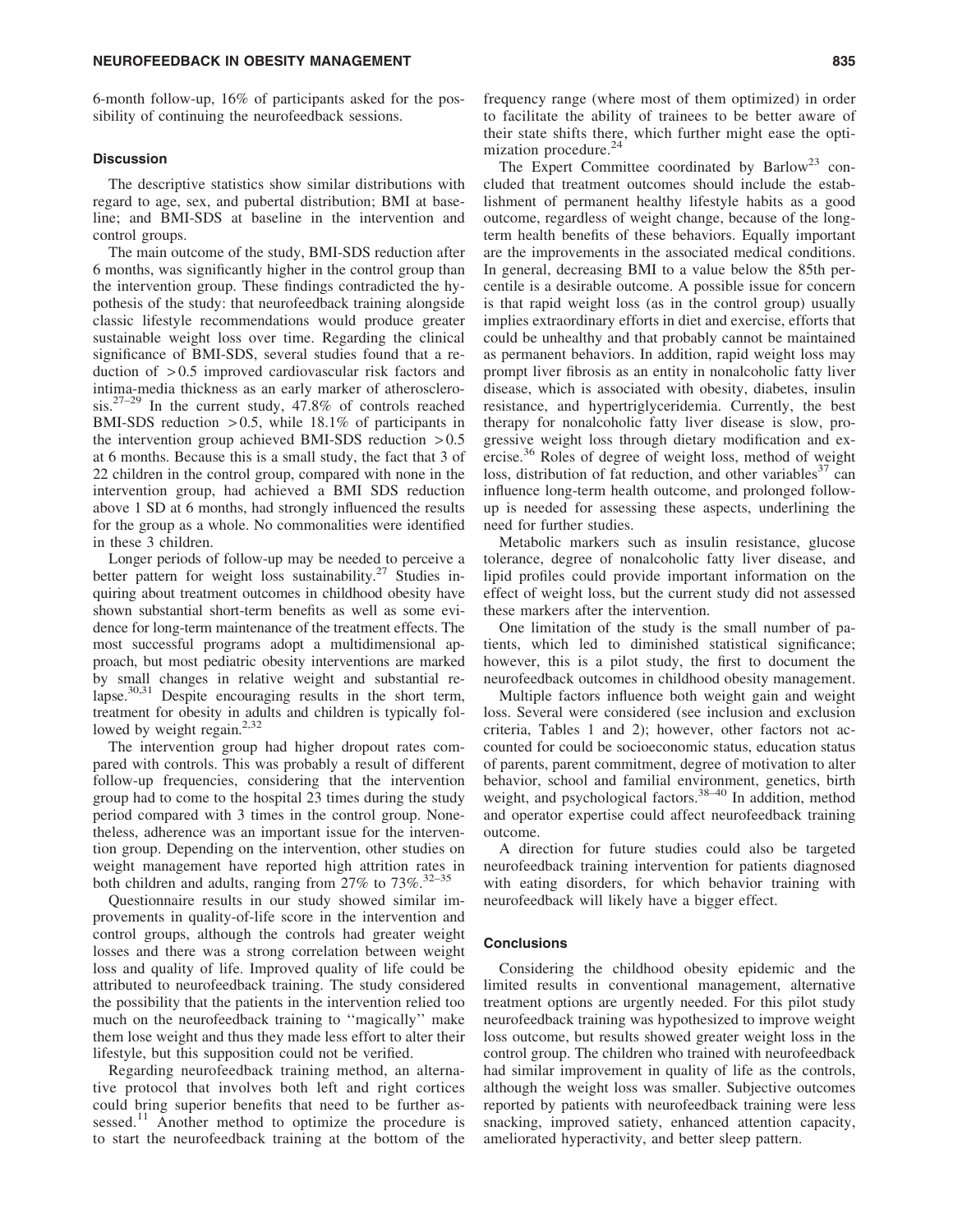Larger studies, with training methods involving both the left and right cortices, should further clarify the role of neurofeedback in obesity management.

# Acknowledgments

The authors would like to thank Bernhard Wandernoth from EEGInfo for kindly providing the neurofeedback equipment and software during the study period and Siegfried Othmer for his useful comments and remarks throughout. This paper was published under the frame of European Social Fund, Human Resources Development Operational Programme 2007–2013, project no. POSDRU/159/1.5/136893.

# Author Disclosure Statement

No competing financial interests exist.

#### **References**

- 1. [Wang Y, Lobstein T. Worldwide trends in childhood](https://www.researchgate.net/publication/230547449_Worldwide_Trends_in_Childhood_Overweight_and_Obesity?el=1_x_8&enrichId=rgreq-bf1d16f24252cdda5fc7fa58a5a82aca-XXX&enrichSource=Y292ZXJQYWdlOzI2NTM0NDY5OTtBUzo0MzAyMzA0OTUwNzYzNTJAMTQ3OTU4NjM1MTQ4Mw==) [overweight and obesity. Int J Pediatr Obes 2006;1: 11–25.](https://www.researchgate.net/publication/230547449_Worldwide_Trends_in_Childhood_Overweight_and_Obesity?el=1_x_8&enrichId=rgreq-bf1d16f24252cdda5fc7fa58a5a82aca-XXX&enrichSource=Y292ZXJQYWdlOzI2NTM0NDY5OTtBUzo0MzAyMzA0OTUwNzYzNTJAMTQ3OTU4NjM1MTQ4Mw==)
- 2. [Whitlock EP, O'Connor EA, Williams SB, et al. Effec](https://www.researchgate.net/publication/41056160_Effectiveness_of_Weight_Management_Interventions_in_Children_A_Targeted_Systematic_Review_for_the_USPSTF?el=1_x_8&enrichId=rgreq-bf1d16f24252cdda5fc7fa58a5a82aca-XXX&enrichSource=Y292ZXJQYWdlOzI2NTM0NDY5OTtBUzo0MzAyMzA0OTUwNzYzNTJAMTQ3OTU4NjM1MTQ4Mw==)[tiveness of weight management interventions in children: a](https://www.researchgate.net/publication/41056160_Effectiveness_of_Weight_Management_Interventions_in_Children_A_Targeted_Systematic_Review_for_the_USPSTF?el=1_x_8&enrichId=rgreq-bf1d16f24252cdda5fc7fa58a5a82aca-XXX&enrichSource=Y292ZXJQYWdlOzI2NTM0NDY5OTtBUzo0MzAyMzA0OTUwNzYzNTJAMTQ3OTU4NjM1MTQ4Mw==) [targeted systematic review for the USPSTF. Pediatrics](https://www.researchgate.net/publication/41056160_Effectiveness_of_Weight_Management_Interventions_in_Children_A_Targeted_Systematic_Review_for_the_USPSTF?el=1_x_8&enrichId=rgreq-bf1d16f24252cdda5fc7fa58a5a82aca-XXX&enrichSource=Y292ZXJQYWdlOzI2NTM0NDY5OTtBUzo0MzAyMzA0OTUwNzYzNTJAMTQ3OTU4NjM1MTQ4Mw==) [2010;125:e396–e418.](https://www.researchgate.net/publication/41056160_Effectiveness_of_Weight_Management_Interventions_in_Children_A_Targeted_Systematic_Review_for_the_USPSTF?el=1_x_8&enrichId=rgreq-bf1d16f24252cdda5fc7fa58a5a82aca-XXX&enrichSource=Y292ZXJQYWdlOzI2NTM0NDY5OTtBUzo0MzAyMzA0OTUwNzYzNTJAMTQ3OTU4NjM1MTQ4Mw==)
- 3. [Swinburn B, Egger G. The runaway weight gain train: too](https://www.researchgate.net/publication/8325851_The_runaway_weight_gain_train_Too_many_accelerators_not_enough_brakes?el=1_x_8&enrichId=rgreq-bf1d16f24252cdda5fc7fa58a5a82aca-XXX&enrichSource=Y292ZXJQYWdlOzI2NTM0NDY5OTtBUzo0MzAyMzA0OTUwNzYzNTJAMTQ3OTU4NjM1MTQ4Mw==) [many accelerators, not enough brakes. BMJ 2004;329:736–](https://www.researchgate.net/publication/8325851_The_runaway_weight_gain_train_Too_many_accelerators_not_enough_brakes?el=1_x_8&enrichId=rgreq-bf1d16f24252cdda5fc7fa58a5a82aca-XXX&enrichSource=Y292ZXJQYWdlOzI2NTM0NDY5OTtBUzo0MzAyMzA0OTUwNzYzNTJAMTQ3OTU4NjM1MTQ4Mw==) [739.](https://www.researchgate.net/publication/8325851_The_runaway_weight_gain_train_Too_many_accelerators_not_enough_brakes?el=1_x_8&enrichId=rgreq-bf1d16f24252cdda5fc7fa58a5a82aca-XXX&enrichSource=Y292ZXJQYWdlOzI2NTM0NDY5OTtBUzo0MzAyMzA0OTUwNzYzNTJAMTQ3OTU4NjM1MTQ4Mw==)
- 4. [Arnold LE, Lofthouse N, Hersch S, et al. EEG neurofeed](https://www.researchgate.net/publication/225056569_EEG_Neurofeedback_for_ADHD_Double-Blind_Sham-Controlled_Randomized_Pilot_Feasibility_Trial?el=1_x_8&enrichId=rgreq-bf1d16f24252cdda5fc7fa58a5a82aca-XXX&enrichSource=Y292ZXJQYWdlOzI2NTM0NDY5OTtBUzo0MzAyMzA0OTUwNzYzNTJAMTQ3OTU4NjM1MTQ4Mw==)[back for ADHD: double-blind sham-controlled random](https://www.researchgate.net/publication/225056569_EEG_Neurofeedback_for_ADHD_Double-Blind_Sham-Controlled_Randomized_Pilot_Feasibility_Trial?el=1_x_8&enrichId=rgreq-bf1d16f24252cdda5fc7fa58a5a82aca-XXX&enrichSource=Y292ZXJQYWdlOzI2NTM0NDY5OTtBUzo0MzAyMzA0OTUwNzYzNTJAMTQ3OTU4NjM1MTQ4Mw==)[ized pilot feasibility trial. J Atten Disor 2012;17:410–419.](https://www.researchgate.net/publication/225056569_EEG_Neurofeedback_for_ADHD_Double-Blind_Sham-Controlled_Randomized_Pilot_Feasibility_Trial?el=1_x_8&enrichId=rgreq-bf1d16f24252cdda5fc7fa58a5a82aca-XXX&enrichSource=Y292ZXJQYWdlOzI2NTM0NDY5OTtBUzo0MzAyMzA0OTUwNzYzNTJAMTQ3OTU4NjM1MTQ4Mw==)
- 5. [Lofthouse N, Arnold LE Hurt E. Current status of neuro](https://www.researchgate.net/publication/230666310_Current_Status_of_Neurofeedback_for_Attention-DeficitHyperactivity_Disorder?el=1_x_8&enrichId=rgreq-bf1d16f24252cdda5fc7fa58a5a82aca-XXX&enrichSource=Y292ZXJQYWdlOzI2NTM0NDY5OTtBUzo0MzAyMzA0OTUwNzYzNTJAMTQ3OTU4NjM1MTQ4Mw==)[feedback for attention-deficit/hyperactivity disorder. Curr](https://www.researchgate.net/publication/230666310_Current_Status_of_Neurofeedback_for_Attention-DeficitHyperactivity_Disorder?el=1_x_8&enrichId=rgreq-bf1d16f24252cdda5fc7fa58a5a82aca-XXX&enrichSource=Y292ZXJQYWdlOzI2NTM0NDY5OTtBUzo0MzAyMzA0OTUwNzYzNTJAMTQ3OTU4NjM1MTQ4Mw==) [Psychiatry Rep 2012:14:536–542.](https://www.researchgate.net/publication/230666310_Current_Status_of_Neurofeedback_for_Attention-DeficitHyperactivity_Disorder?el=1_x_8&enrichId=rgreq-bf1d16f24252cdda5fc7fa58a5a82aca-XXX&enrichSource=Y292ZXJQYWdlOzI2NTM0NDY5OTtBUzo0MzAyMzA0OTUwNzYzNTJAMTQ3OTU4NjM1MTQ4Mw==)
- 6. [Thompson L, Thompson M, Reid A. Neurofeedback out](https://www.researchgate.net/publication/38084564_Neurofeedback_Outcomes_in_Clients_with_Asperger)[comes in clients with Asperger's syndrome. Appl Psycho](https://www.researchgate.net/publication/38084564_Neurofeedback_Outcomes_in_Clients_with_Asperger)[physiol Biofeedback 201;35:63–81.](https://www.researchgate.net/publication/38084564_Neurofeedback_Outcomes_in_Clients_with_Asperger)
- 7. [Dias AM, van Deusen A. A new neurofeedback protocol](https://www.researchgate.net/publication/51122858_A_New_Neurofeedback_Protocol_for_Depression?el=1_x_8&enrichId=rgreq-bf1d16f24252cdda5fc7fa58a5a82aca-XXX&enrichSource=Y292ZXJQYWdlOzI2NTM0NDY5OTtBUzo0MzAyMzA0OTUwNzYzNTJAMTQ3OTU4NjM1MTQ4Mw==) [for depression. Span J Psychol 2011;14:374–384.](https://www.researchgate.net/publication/51122858_A_New_Neurofeedback_Protocol_for_Depression?el=1_x_8&enrichId=rgreq-bf1d16f24252cdda5fc7fa58a5a82aca-XXX&enrichSource=Y292ZXJQYWdlOzI2NTM0NDY5OTtBUzo0MzAyMzA0OTUwNzYzNTJAMTQ3OTU4NjM1MTQ4Mw==)
- 8. [Hammond DC. Neurofeedback with anxiety and affective dis](https://www.researchgate.net/publication/8163422_Neurofeedback_with_anxiety_and_affective_disorders?el=1_x_8&enrichId=rgreq-bf1d16f24252cdda5fc7fa58a5a82aca-XXX&enrichSource=Y292ZXJQYWdlOzI2NTM0NDY5OTtBUzo0MzAyMzA0OTUwNzYzNTJAMTQ3OTU4NjM1MTQ4Mw==)[orders. Child Adolesc Psychiatr Clin N Am 2005;14:105–123.](https://www.researchgate.net/publication/8163422_Neurofeedback_with_anxiety_and_affective_disorders?el=1_x_8&enrichId=rgreq-bf1d16f24252cdda5fc7fa58a5a82aca-XXX&enrichSource=Y292ZXJQYWdlOzI2NTM0NDY5OTtBUzo0MzAyMzA0OTUwNzYzNTJAMTQ3OTU4NjM1MTQ4Mw==)
- 9. [Horrell T, El-Baz A, Baruth J, et al. Neurofeedback effects on](https://www.researchgate.net/publication/47545515_Neurofeedback_Effects_on_Evoked_and_Induced_EEG_Gamma_Band_Reactivity_to_Drug-Related_Cues_in_Cocaine_Addiction?el=1_x_8&enrichId=rgreq-bf1d16f24252cdda5fc7fa58a5a82aca-XXX&enrichSource=Y292ZXJQYWdlOzI2NTM0NDY5OTtBUzo0MzAyMzA0OTUwNzYzNTJAMTQ3OTU4NjM1MTQ4Mw==) [evoked and induced EEG gamma band reactivity to drug](https://www.researchgate.net/publication/47545515_Neurofeedback_Effects_on_Evoked_and_Induced_EEG_Gamma_Band_Reactivity_to_Drug-Related_Cues_in_Cocaine_Addiction?el=1_x_8&enrichId=rgreq-bf1d16f24252cdda5fc7fa58a5a82aca-XXX&enrichSource=Y292ZXJQYWdlOzI2NTM0NDY5OTtBUzo0MzAyMzA0OTUwNzYzNTJAMTQ3OTU4NjM1MTQ4Mw==)[related cues in cocaine addiction. J Neurother 2010;14:195–](https://www.researchgate.net/publication/47545515_Neurofeedback_Effects_on_Evoked_and_Induced_EEG_Gamma_Band_Reactivity_to_Drug-Related_Cues_in_Cocaine_Addiction?el=1_x_8&enrichId=rgreq-bf1d16f24252cdda5fc7fa58a5a82aca-XXX&enrichSource=Y292ZXJQYWdlOzI2NTM0NDY5OTtBUzo0MzAyMzA0OTUwNzYzNTJAMTQ3OTU4NjM1MTQ4Mw==) [216.](https://www.researchgate.net/publication/47545515_Neurofeedback_Effects_on_Evoked_and_Induced_EEG_Gamma_Band_Reactivity_to_Drug-Related_Cues_in_Cocaine_Addiction?el=1_x_8&enrichId=rgreq-bf1d16f24252cdda5fc7fa58a5a82aca-XXX&enrichSource=Y292ZXJQYWdlOzI2NTM0NDY5OTtBUzo0MzAyMzA0OTUwNzYzNTJAMTQ3OTU4NjM1MTQ4Mw==)
- 10. [Sokhadze TM, Cannon RL, Trudeau DL. EEG biofeedback](https://www.researchgate.net/publication/5636405_EEG_Biofeedback_as_a_Treatment_for_Substance_Use_Disorders_Review_Rating_of_Efficacy_and_Recommendations_for_Further_Research?el=1_x_8&enrichId=rgreq-bf1d16f24252cdda5fc7fa58a5a82aca-XXX&enrichSource=Y292ZXJQYWdlOzI2NTM0NDY5OTtBUzo0MzAyMzA0OTUwNzYzNTJAMTQ3OTU4NjM1MTQ4Mw==) [as a treatment for substance use disorders: review, rating of](https://www.researchgate.net/publication/5636405_EEG_Biofeedback_as_a_Treatment_for_Substance_Use_Disorders_Review_Rating_of_Efficacy_and_Recommendations_for_Further_Research?el=1_x_8&enrichId=rgreq-bf1d16f24252cdda5fc7fa58a5a82aca-XXX&enrichSource=Y292ZXJQYWdlOzI2NTM0NDY5OTtBUzo0MzAyMzA0OTUwNzYzNTJAMTQ3OTU4NjM1MTQ4Mw==) [efficacy, and recommendations for further research. Appl](https://www.researchgate.net/publication/5636405_EEG_Biofeedback_as_a_Treatment_for_Substance_Use_Disorders_Review_Rating_of_Efficacy_and_Recommendations_for_Further_Research?el=1_x_8&enrichId=rgreq-bf1d16f24252cdda5fc7fa58a5a82aca-XXX&enrichSource=Y292ZXJQYWdlOzI2NTM0NDY5OTtBUzo0MzAyMzA0OTUwNzYzNTJAMTQ3OTU4NjM1MTQ4Mw==) [Psychophysiol Biofeedback 2008;33:1–28.](https://www.researchgate.net/publication/5636405_EEG_Biofeedback_as_a_Treatment_for_Substance_Use_Disorders_Review_Rating_of_Efficacy_and_Recommendations_for_Further_Research?el=1_x_8&enrichId=rgreq-bf1d16f24252cdda5fc7fa58a5a82aca-XXX&enrichSource=Y292ZXJQYWdlOzI2NTM0NDY5OTtBUzo0MzAyMzA0OTUwNzYzNTJAMTQ3OTU4NjM1MTQ4Mw==)
- 11. [Miller EK, Cohen JD. An integrative theory of prefrontal](https://www.researchgate.net/publication/12050870_An_integrative_theory_of_prefrontal_cortex_function?el=1_x_8&enrichId=rgreq-bf1d16f24252cdda5fc7fa58a5a82aca-XXX&enrichSource=Y292ZXJQYWdlOzI2NTM0NDY5OTtBUzo0MzAyMzA0OTUwNzYzNTJAMTQ3OTU4NjM1MTQ4Mw==) [cortex function. Annu Rev Neurosci 2001;24:167–202.](https://www.researchgate.net/publication/12050870_An_integrative_theory_of_prefrontal_cortex_function?el=1_x_8&enrichId=rgreq-bf1d16f24252cdda5fc7fa58a5a82aca-XXX&enrichSource=Y292ZXJQYWdlOzI2NTM0NDY5OTtBUzo0MzAyMzA0OTUwNzYzNTJAMTQ3OTU4NjM1MTQ4Mw==)
- 12. [Davids S, Lauffer H, Thoms K, et al. Increased dorsolat](https://www.researchgate.net/publication/26873259_Increased_dorsolateral_prefrontal_cortex_activation_in_obese_children_during_observation_of_food_stimuli?el=1_x_8&enrichId=rgreq-bf1d16f24252cdda5fc7fa58a5a82aca-XXX&enrichSource=Y292ZXJQYWdlOzI2NTM0NDY5OTtBUzo0MzAyMzA0OTUwNzYzNTJAMTQ3OTU4NjM1MTQ4Mw==)[eral prefrontal cortex activation in obese children during ob](https://www.researchgate.net/publication/26873259_Increased_dorsolateral_prefrontal_cortex_activation_in_obese_children_during_observation_of_food_stimuli?el=1_x_8&enrichId=rgreq-bf1d16f24252cdda5fc7fa58a5a82aca-XXX&enrichSource=Y292ZXJQYWdlOzI2NTM0NDY5OTtBUzo0MzAyMzA0OTUwNzYzNTJAMTQ3OTU4NjM1MTQ4Mw==)[servation of food stimuli. Int J Obes \(Lond\) 2010;34:94–104.](https://www.researchgate.net/publication/26873259_Increased_dorsolateral_prefrontal_cortex_activation_in_obese_children_during_observation_of_food_stimuli?el=1_x_8&enrichId=rgreq-bf1d16f24252cdda5fc7fa58a5a82aca-XXX&enrichSource=Y292ZXJQYWdlOzI2NTM0NDY5OTtBUzo0MzAyMzA0OTUwNzYzNTJAMTQ3OTU4NjM1MTQ4Mw==)
- 13. [Yokum S, Ng J, Stice E. Attentional bias to food images](https://www.researchgate.net/publication/51226763_Attentional_Bias_to_Food_Images_Associated_With_Elevated_Weight_and_Future_Weight_Gain_An_fMRI_Study?el=1_x_8&enrichId=rgreq-bf1d16f24252cdda5fc7fa58a5a82aca-XXX&enrichSource=Y292ZXJQYWdlOzI2NTM0NDY5OTtBUzo0MzAyMzA0OTUwNzYzNTJAMTQ3OTU4NjM1MTQ4Mw==) [associated with elevated weight and future weight gain: an](https://www.researchgate.net/publication/51226763_Attentional_Bias_to_Food_Images_Associated_With_Elevated_Weight_and_Future_Weight_Gain_An_fMRI_Study?el=1_x_8&enrichId=rgreq-bf1d16f24252cdda5fc7fa58a5a82aca-XXX&enrichSource=Y292ZXJQYWdlOzI2NTM0NDY5OTtBUzo0MzAyMzA0OTUwNzYzNTJAMTQ3OTU4NjM1MTQ4Mw==) [fMRI study. Obesity \(Silver Spring\) 2011;19:1775–1783.](https://www.researchgate.net/publication/51226763_Attentional_Bias_to_Food_Images_Associated_With_Elevated_Weight_and_Future_Weight_Gain_An_fMRI_Study?el=1_x_8&enrichId=rgreq-bf1d16f24252cdda5fc7fa58a5a82aca-XXX&enrichSource=Y292ZXJQYWdlOzI2NTM0NDY5OTtBUzo0MzAyMzA0OTUwNzYzNTJAMTQ3OTU4NjM1MTQ4Mw==)
- 14. [Gautier JF, Chen K, Uecker A, et al. Regions of the human](https://www.researchgate.net/publication/12760455_Regions_of_the_human_brain_affected_during_a_liquid-meal_taste_perception_in_the_fasting_state_A_positron_emission_tomography_study?el=1_x_8&enrichId=rgreq-bf1d16f24252cdda5fc7fa58a5a82aca-XXX&enrichSource=Y292ZXJQYWdlOzI2NTM0NDY5OTtBUzo0MzAyMzA0OTUwNzYzNTJAMTQ3OTU4NjM1MTQ4Mw==) [brain affected during a liquid-meal taste perception in the](https://www.researchgate.net/publication/12760455_Regions_of_the_human_brain_affected_during_a_liquid-meal_taste_perception_in_the_fasting_state_A_positron_emission_tomography_study?el=1_x_8&enrichId=rgreq-bf1d16f24252cdda5fc7fa58a5a82aca-XXX&enrichSource=Y292ZXJQYWdlOzI2NTM0NDY5OTtBUzo0MzAyMzA0OTUwNzYzNTJAMTQ3OTU4NjM1MTQ4Mw==) [fasting state: a positron emission tomography study. Am J](https://www.researchgate.net/publication/12760455_Regions_of_the_human_brain_affected_during_a_liquid-meal_taste_perception_in_the_fasting_state_A_positron_emission_tomography_study?el=1_x_8&enrichId=rgreq-bf1d16f24252cdda5fc7fa58a5a82aca-XXX&enrichSource=Y292ZXJQYWdlOzI2NTM0NDY5OTtBUzo0MzAyMzA0OTUwNzYzNTJAMTQ3OTU4NjM1MTQ4Mw==) [Clin Nutr 1999;70:806–810.](https://www.researchgate.net/publication/12760455_Regions_of_the_human_brain_affected_during_a_liquid-meal_taste_perception_in_the_fasting_state_A_positron_emission_tomography_study?el=1_x_8&enrichId=rgreq-bf1d16f24252cdda5fc7fa58a5a82aca-XXX&enrichSource=Y292ZXJQYWdlOzI2NTM0NDY5OTtBUzo0MzAyMzA0OTUwNzYzNTJAMTQ3OTU4NjM1MTQ4Mw==)
- 15. Volkow ND, Wang GJ, Telang F, et al. Inverse association between BMI and prefrontal metabolic activity in healthy adults. Obesity (Silver Spring) 2009;17:60–65.
- 16. [Volkow ND, Wang GJ, Telang F, et al. Low dopamine](https://www.researchgate.net/publication/5254191_Low_Dopamine_Striatal_D2_Receptors_are_Associated_with_Prefrontal_Metabolism_in_Obese_Subjects_Possible_Contributing_Factors?el=1_x_8&enrichId=rgreq-bf1d16f24252cdda5fc7fa58a5a82aca-XXX&enrichSource=Y292ZXJQYWdlOzI2NTM0NDY5OTtBUzo0MzAyMzA0OTUwNzYzNTJAMTQ3OTU4NjM1MTQ4Mw==) [striatal D2 receptors are associated with prefrontal metab](https://www.researchgate.net/publication/5254191_Low_Dopamine_Striatal_D2_Receptors_are_Associated_with_Prefrontal_Metabolism_in_Obese_Subjects_Possible_Contributing_Factors?el=1_x_8&enrichId=rgreq-bf1d16f24252cdda5fc7fa58a5a82aca-XXX&enrichSource=Y292ZXJQYWdlOzI2NTM0NDY5OTtBUzo0MzAyMzA0OTUwNzYzNTJAMTQ3OTU4NjM1MTQ4Mw==)[olism in obese subjects: possible contributing factors.](https://www.researchgate.net/publication/5254191_Low_Dopamine_Striatal_D2_Receptors_are_Associated_with_Prefrontal_Metabolism_in_Obese_Subjects_Possible_Contributing_Factors?el=1_x_8&enrichId=rgreq-bf1d16f24252cdda5fc7fa58a5a82aca-XXX&enrichSource=Y292ZXJQYWdlOzI2NTM0NDY5OTtBUzo0MzAyMzA0OTUwNzYzNTJAMTQ3OTU4NjM1MTQ4Mw==) [Neuroimage 2008;42:1537–1543.](https://www.researchgate.net/publication/5254191_Low_Dopamine_Striatal_D2_Receptors_are_Associated_with_Prefrontal_Metabolism_in_Obese_Subjects_Possible_Contributing_Factors?el=1_x_8&enrichId=rgreq-bf1d16f24252cdda5fc7fa58a5a82aca-XXX&enrichSource=Y292ZXJQYWdlOzI2NTM0NDY5OTtBUzo0MzAyMzA0OTUwNzYzNTJAMTQ3OTU4NjM1MTQ4Mw==)
- 17. Kamijo K, Pontifex MB, Khan NA, et al. The negative association of childhood obesity to cognitive control of action monitoring. Cereb Cortex 2014;24:654–662.
- 18. Skoranski AM, Most SB, Lutz-Stehl M, et al. Response monitoring and cognitive control in childhood obesity. Biol Psychol 2013;92:199–204.
- 19. [Kuczmarski RJ, Ogden CL, Grummer-Strawn LM, et al.](https://www.researchgate.net/publication/12148329_CDC_growth_charts_United_States?el=1_x_8&enrichId=rgreq-bf1d16f24252cdda5fc7fa58a5a82aca-XXX&enrichSource=Y292ZXJQYWdlOzI2NTM0NDY5OTtBUzo0MzAyMzA0OTUwNzYzNTJAMTQ3OTU4NjM1MTQ4Mw==) [CDC growth charts: United States. Adv Data 2000;1–27.](https://www.researchgate.net/publication/12148329_CDC_growth_charts_United_States?el=1_x_8&enrichId=rgreq-bf1d16f24252cdda5fc7fa58a5a82aca-XXX&enrichSource=Y292ZXJQYWdlOzI2NTM0NDY5OTtBUzo0MzAyMzA0OTUwNzYzNTJAMTQ3OTU4NjM1MTQ4Mw==)
- 20. Anglé S, Engbloom J, Eriksson T, et al. Three factor eating questionnaire-R18 as a measure of cognitive restraint, uncontrolled eating and emotional eating in a sample of young Finnish females. Int J Behav Nutr Phys Act 2008;6: 41–41.
- 21. [de Lauzon B, Romon M, Deschamps V, et al. The three](https://www.researchgate.net/publication/8378116_The_Three-Factor_Eating_Questionnaire-R18_Is_Able_to_Distinguish_among_Different_Eating_Patterns_in_a_General_Population?el=1_x_8&enrichId=rgreq-bf1d16f24252cdda5fc7fa58a5a82aca-XXX&enrichSource=Y292ZXJQYWdlOzI2NTM0NDY5OTtBUzo0MzAyMzA0OTUwNzYzNTJAMTQ3OTU4NjM1MTQ4Mw==)[factor eating questionnaire-R18 is able to distinguish](https://www.researchgate.net/publication/8378116_The_Three-Factor_Eating_Questionnaire-R18_Is_Able_to_Distinguish_among_Different_Eating_Patterns_in_a_General_Population?el=1_x_8&enrichId=rgreq-bf1d16f24252cdda5fc7fa58a5a82aca-XXX&enrichSource=Y292ZXJQYWdlOzI2NTM0NDY5OTtBUzo0MzAyMzA0OTUwNzYzNTJAMTQ3OTU4NjM1MTQ4Mw==) [among different eating patterns in a general population. J](https://www.researchgate.net/publication/8378116_The_Three-Factor_Eating_Questionnaire-R18_Is_Able_to_Distinguish_among_Different_Eating_Patterns_in_a_General_Population?el=1_x_8&enrichId=rgreq-bf1d16f24252cdda5fc7fa58a5a82aca-XXX&enrichSource=Y292ZXJQYWdlOzI2NTM0NDY5OTtBUzo0MzAyMzA0OTUwNzYzNTJAMTQ3OTU4NjM1MTQ4Mw==) [Nutr 2004;134:2372–2380.](https://www.researchgate.net/publication/8378116_The_Three-Factor_Eating_Questionnaire-R18_Is_Able_to_Distinguish_among_Different_Eating_Patterns_in_a_General_Population?el=1_x_8&enrichId=rgreq-bf1d16f24252cdda5fc7fa58a5a82aca-XXX&enrichSource=Y292ZXJQYWdlOzI2NTM0NDY5OTtBUzo0MzAyMzA0OTUwNzYzNTJAMTQ3OTU4NjM1MTQ4Mw==)
- 22. [Wille N, Bullinger M, Holl R, et al. Health-related quality](https://www.researchgate.net/publication/43072633_Health-related_quality_of_life_in_overweight_and_obese_youths_Results_of_a_multicenter_study?el=1_x_8&enrichId=rgreq-bf1d16f24252cdda5fc7fa58a5a82aca-XXX&enrichSource=Y292ZXJQYWdlOzI2NTM0NDY5OTtBUzo0MzAyMzA0OTUwNzYzNTJAMTQ3OTU4NjM1MTQ4Mw==) [of life in overweight and obese youths: results of a multi](https://www.researchgate.net/publication/43072633_Health-related_quality_of_life_in_overweight_and_obese_youths_Results_of_a_multicenter_study?el=1_x_8&enrichId=rgreq-bf1d16f24252cdda5fc7fa58a5a82aca-XXX&enrichSource=Y292ZXJQYWdlOzI2NTM0NDY5OTtBUzo0MzAyMzA0OTUwNzYzNTJAMTQ3OTU4NjM1MTQ4Mw==)[center study. Health Qual Life Outcomes 2010;8:36–36.](https://www.researchgate.net/publication/43072633_Health-related_quality_of_life_in_overweight_and_obese_youths_Results_of_a_multicenter_study?el=1_x_8&enrichId=rgreq-bf1d16f24252cdda5fc7fa58a5a82aca-XXX&enrichSource=Y292ZXJQYWdlOzI2NTM0NDY5OTtBUzo0MzAyMzA0OTUwNzYzNTJAMTQ3OTU4NjM1MTQ4Mw==)
- 23. Barlow SE, Expert Committee. Expert committee recommendations regarding the prevention, assessment, and treatment of child and adolescent overweight and obesity: summary report. Pediatrics 2007;120:S164–192.
- 24. Legarda SB, McMahon D, Othmer S, Othmer S. Clinical neurofeedback: case studies, proposed mechanism, and implications for pediatric neurology practice. J Child Neurol 2011;26:1045–1051.
- 25. Othmer S. Protocol Guide for Neurofeedback Clinicians: Optimizing Electrode Placements and Reward Frequencies Step-By-Step Through Assessment and Training. Woodland Hills, EEG; 2008.
- 26. Pan H, Cole TJ. LMS growth, a Microsoft Excel add-in to access growth references based on the LMS method. Version 2.74. Available at: http://www.healthforallchildren.co.uk.
- 27. [Reinehr T, Widhalm K, l'Allemand D, et al. Two-year](https://www.researchgate.net/publication/26654333_Two-year_Follow-up_in_21784_Overweight_Children_and_Adolescents_With_Lifestyle_Intervention?el=1_x_8&enrichId=rgreq-bf1d16f24252cdda5fc7fa58a5a82aca-XXX&enrichSource=Y292ZXJQYWdlOzI2NTM0NDY5OTtBUzo0MzAyMzA0OTUwNzYzNTJAMTQ3OTU4NjM1MTQ4Mw==) [follow-up in 21,784 overweight children and adolescents](https://www.researchgate.net/publication/26654333_Two-year_Follow-up_in_21784_Overweight_Children_and_Adolescents_With_Lifestyle_Intervention?el=1_x_8&enrichId=rgreq-bf1d16f24252cdda5fc7fa58a5a82aca-XXX&enrichSource=Y292ZXJQYWdlOzI2NTM0NDY5OTtBUzo0MzAyMzA0OTUwNzYzNTJAMTQ3OTU4NjM1MTQ4Mw==) [with lifestyle intervention. Obesity 2009;17:1196–1199.](https://www.researchgate.net/publication/26654333_Two-year_Follow-up_in_21784_Overweight_Children_and_Adolescents_With_Lifestyle_Intervention?el=1_x_8&enrichId=rgreq-bf1d16f24252cdda5fc7fa58a5a82aca-XXX&enrichSource=Y292ZXJQYWdlOzI2NTM0NDY5OTtBUzo0MzAyMzA0OTUwNzYzNTJAMTQ3OTU4NjM1MTQ4Mw==)
- 28. [Reinehr T, Wunsch R. Intima media thickness-related risk](https://www.researchgate.net/publication/51637378_Intima_media_thickness-related_risk_factors_in_childhood_obesity?el=1_x_8&enrichId=rgreq-bf1d16f24252cdda5fc7fa58a5a82aca-XXX&enrichSource=Y292ZXJQYWdlOzI2NTM0NDY5OTtBUzo0MzAyMzA0OTUwNzYzNTJAMTQ3OTU4NjM1MTQ4Mw==) [factors in childhood obesity. Int J Pediatr Obes 2011;6](https://www.researchgate.net/publication/51637378_Intima_media_thickness-related_risk_factors_in_childhood_obesity?el=1_x_8&enrichId=rgreq-bf1d16f24252cdda5fc7fa58a5a82aca-XXX&enrichSource=Y292ZXJQYWdlOzI2NTM0NDY5OTtBUzo0MzAyMzA0OTUwNzYzNTJAMTQ3OTU4NjM1MTQ4Mw==) Suppl 1:46–52.
- 29. [Wunsch R, de Sousa G, Toschke AM, Reinehr T. Intima](https://www.researchgate.net/publication/6655544_Intima-Media_Thickness_in_Obese_Children_Before_and_After_Weight_Loss?el=1_x_8&enrichId=rgreq-bf1d16f24252cdda5fc7fa58a5a82aca-XXX&enrichSource=Y292ZXJQYWdlOzI2NTM0NDY5OTtBUzo0MzAyMzA0OTUwNzYzNTJAMTQ3OTU4NjM1MTQ4Mw==)[media thickness in obese children before and after weight](https://www.researchgate.net/publication/6655544_Intima-Media_Thickness_in_Obese_Children_Before_and_After_Weight_Loss?el=1_x_8&enrichId=rgreq-bf1d16f24252cdda5fc7fa58a5a82aca-XXX&enrichSource=Y292ZXJQYWdlOzI2NTM0NDY5OTtBUzo0MzAyMzA0OTUwNzYzNTJAMTQ3OTU4NjM1MTQ4Mw==) [loss. Pediatrics 2006;118:2334–2340.](https://www.researchgate.net/publication/6655544_Intima-Media_Thickness_in_Obese_Children_Before_and_After_Weight_Loss?el=1_x_8&enrichId=rgreq-bf1d16f24252cdda5fc7fa58a5a82aca-XXX&enrichSource=Y292ZXJQYWdlOzI2NTM0NDY5OTtBUzo0MzAyMzA0OTUwNzYzNTJAMTQ3OTU4NjM1MTQ4Mw==)
- 30. [Braet C. Patient characteristics as predictors of weight loss](https://www.researchgate.net/publication/7284396_Patient_Characteristics_as_Predictors_of_Weight_Loss_after_an_Obesity_Treatment_for_Children?el=1_x_8&enrichId=rgreq-bf1d16f24252cdda5fc7fa58a5a82aca-XXX&enrichSource=Y292ZXJQYWdlOzI2NTM0NDY5OTtBUzo0MzAyMzA0OTUwNzYzNTJAMTQ3OTU4NjM1MTQ4Mw==) [after an obesity treatment for children. Obesity 2006;14:148–](https://www.researchgate.net/publication/7284396_Patient_Characteristics_as_Predictors_of_Weight_Loss_after_an_Obesity_Treatment_for_Children?el=1_x_8&enrichId=rgreq-bf1d16f24252cdda5fc7fa58a5a82aca-XXX&enrichSource=Y292ZXJQYWdlOzI2NTM0NDY5OTtBUzo0MzAyMzA0OTUwNzYzNTJAMTQ3OTU4NjM1MTQ4Mw==) [155.](https://www.researchgate.net/publication/7284396_Patient_Characteristics_as_Predictors_of_Weight_Loss_after_an_Obesity_Treatment_for_Children?el=1_x_8&enrichId=rgreq-bf1d16f24252cdda5fc7fa58a5a82aca-XXX&enrichSource=Y292ZXJQYWdlOzI2NTM0NDY5OTtBUzo0MzAyMzA0OTUwNzYzNTJAMTQ3OTU4NjM1MTQ4Mw==)
- 31. Oude Luttikhuis H, Bauer L, Jansen H, et al. Interventions for treating obesity in children. In Cochrane Database of Systematic Reviews. DOI: 10.1002/14651858.CD001872.pub2
- 32. [Latner JD, Stunkard AJ, Wilson GT, et al. Effective long](https://www.researchgate.net/publication/12400482_Effective_long-term_treatment_of_obesity_A_continuing_care_model?el=1_x_8&enrichId=rgreq-bf1d16f24252cdda5fc7fa58a5a82aca-XXX&enrichSource=Y292ZXJQYWdlOzI2NTM0NDY5OTtBUzo0MzAyMzA0OTUwNzYzNTJAMTQ3OTU4NjM1MTQ4Mw==)[term treatment of obesity: a continuing care model. Int J](https://www.researchgate.net/publication/12400482_Effective_long-term_treatment_of_obesity_A_continuing_care_model?el=1_x_8&enrichId=rgreq-bf1d16f24252cdda5fc7fa58a5a82aca-XXX&enrichSource=Y292ZXJQYWdlOzI2NTM0NDY5OTtBUzo0MzAyMzA0OTUwNzYzNTJAMTQ3OTU4NjM1MTQ4Mw==) [Obes Relat Metab Disord 2000;24:893–898.](https://www.researchgate.net/publication/12400482_Effective_long-term_treatment_of_obesity_A_continuing_care_model?el=1_x_8&enrichId=rgreq-bf1d16f24252cdda5fc7fa58a5a82aca-XXX&enrichSource=Y292ZXJQYWdlOzI2NTM0NDY5OTtBUzo0MzAyMzA0OTUwNzYzNTJAMTQ3OTU4NjM1MTQ4Mw==)
- 33. [Skelton JA, Beech BM. Attrition in paediatric weight](https://www.researchgate.net/publication/46819450_Attrition_in_paediatric_weight_management_A_review_of_the_literature_and_new_directions?el=1_x_8&enrichId=rgreq-bf1d16f24252cdda5fc7fa58a5a82aca-XXX&enrichSource=Y292ZXJQYWdlOzI2NTM0NDY5OTtBUzo0MzAyMzA0OTUwNzYzNTJAMTQ3OTU4NjM1MTQ4Mw==) [management: a review of the literature and new directions.](https://www.researchgate.net/publication/46819450_Attrition_in_paediatric_weight_management_A_review_of_the_literature_and_new_directions?el=1_x_8&enrichId=rgreq-bf1d16f24252cdda5fc7fa58a5a82aca-XXX&enrichSource=Y292ZXJQYWdlOzI2NTM0NDY5OTtBUzo0MzAyMzA0OTUwNzYzNTJAMTQ3OTU4NjM1MTQ4Mw==) [Obes Rev 2011;12:e273–281.](https://www.researchgate.net/publication/46819450_Attrition_in_paediatric_weight_management_A_review_of_the_literature_and_new_directions?el=1_x_8&enrichId=rgreq-bf1d16f24252cdda5fc7fa58a5a82aca-XXX&enrichSource=Y292ZXJQYWdlOzI2NTM0NDY5OTtBUzo0MzAyMzA0OTUwNzYzNTJAMTQ3OTU4NjM1MTQ4Mw==)
- 34. [Ehrmann DE, Sallinen BJ, Iglay Reger HB, et al. Slow and](https://www.researchgate.net/publication/236601851_Slow_and_Steady_Readiness_Pretreatment_Weekly_Strengthening_Activity_and_Pediatric_Weight_Management_Program_Completion?el=1_x_8&enrichId=rgreq-bf1d16f24252cdda5fc7fa58a5a82aca-XXX&enrichSource=Y292ZXJQYWdlOzI2NTM0NDY5OTtBUzo0MzAyMzA0OTUwNzYzNTJAMTQ3OTU4NjM1MTQ4Mw==) [steady: readiness, pretreatment weekly strengthening ac](https://www.researchgate.net/publication/236601851_Slow_and_Steady_Readiness_Pretreatment_Weekly_Strengthening_Activity_and_Pediatric_Weight_Management_Program_Completion?el=1_x_8&enrichId=rgreq-bf1d16f24252cdda5fc7fa58a5a82aca-XXX&enrichSource=Y292ZXJQYWdlOzI2NTM0NDY5OTtBUzo0MzAyMzA0OTUwNzYzNTJAMTQ3OTU4NjM1MTQ4Mw==)[tivity, and pediatric weight management program comple](https://www.researchgate.net/publication/236601851_Slow_and_Steady_Readiness_Pretreatment_Weekly_Strengthening_Activity_and_Pediatric_Weight_Management_Program_Completion?el=1_x_8&enrichId=rgreq-bf1d16f24252cdda5fc7fa58a5a82aca-XXX&enrichSource=Y292ZXJQYWdlOzI2NTM0NDY5OTtBUzo0MzAyMzA0OTUwNzYzNTJAMTQ3OTU4NjM1MTQ4Mw==)[tion. Child Obes 2013;9:193–199.](https://www.researchgate.net/publication/236601851_Slow_and_Steady_Readiness_Pretreatment_Weekly_Strengthening_Activity_and_Pediatric_Weight_Management_Program_Completion?el=1_x_8&enrichId=rgreq-bf1d16f24252cdda5fc7fa58a5a82aca-XXX&enrichSource=Y292ZXJQYWdlOzI2NTM0NDY5OTtBUzo0MzAyMzA0OTUwNzYzNTJAMTQ3OTU4NjM1MTQ4Mw==)